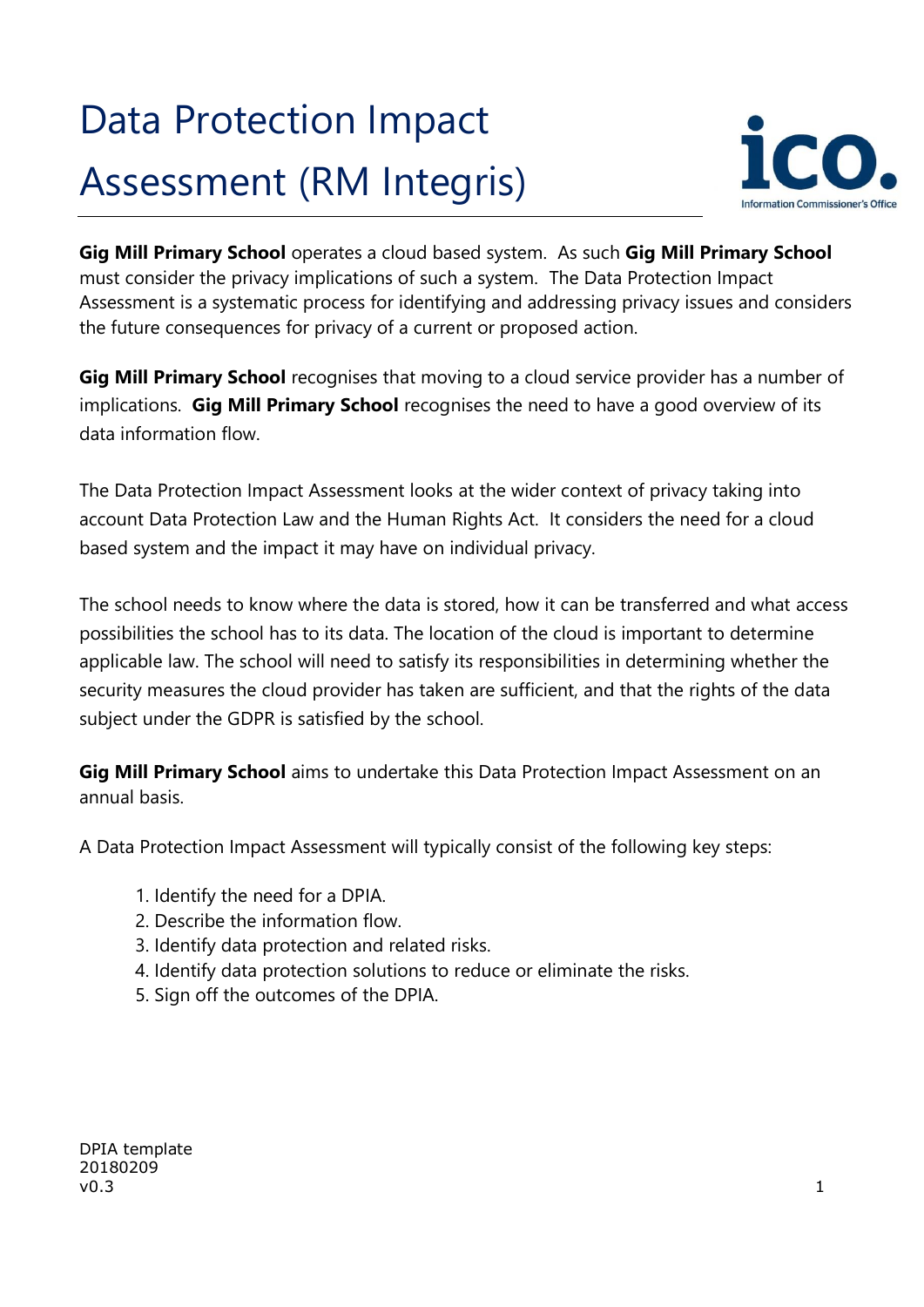#### Step 1: Identify the need for a DPIA

Explain broadly what project aims to achieve and what type of processing it involves. You may find it helpful to refer or link to other documents, such as a project proposal. Summarise why you identified the need for a DPIA.

**What is the aim of the project?** – To help deliver a cost effective solution to meet the needs of the business. The cloud based system will improve accessibility and ensure information security when working remotely.

**Gig Mill Primary School** will undertake the following processes:

- 1. Collecting personal data
- 2. Recording and organizing personal data
- 3. Structuring and storing personal data
- 4. Copying personal data
- 5. Retrieving personal data
- 6. Deleting personal data

By opting for a cloud based solution the school aims to achieve the following:

- 1. Scalability
- 2. Reliability
- 3. Resilience
- 4. Delivery at a potentially lower cost
- 5. Supports mobile access to data securely
- 6. Update of documents in real time
- 7. Good working practice, i.e. secure access to sensitive files

RM Integris Cloud based system enables the school to upload documents, photos and other files to a website to share with others or to act as a backup copy. These files can then be accessed from any location or any type of device (laptop, mobile phone, tablet, etc).

RM Integris Cloud based system supports the following file types, with a maximum size of 10mb for staff files – bmp, csv, doc, docm, docx, gif, jpeg, jpg, mp3, odp, ods, odt, pdf, png, ppt, pptm, pptx, rtf, tiff, txt, xls, xlsh, xlsm, xlsx, xml, xps.

The cloud service provider cannot do anything with the school's data unless they have been instructed by the school. The schools Privacy Notice will be updated especially with reference to the storing of pupil and workforce data in the cloud.

DPIA template 20180209 v0.3  $\sim$  2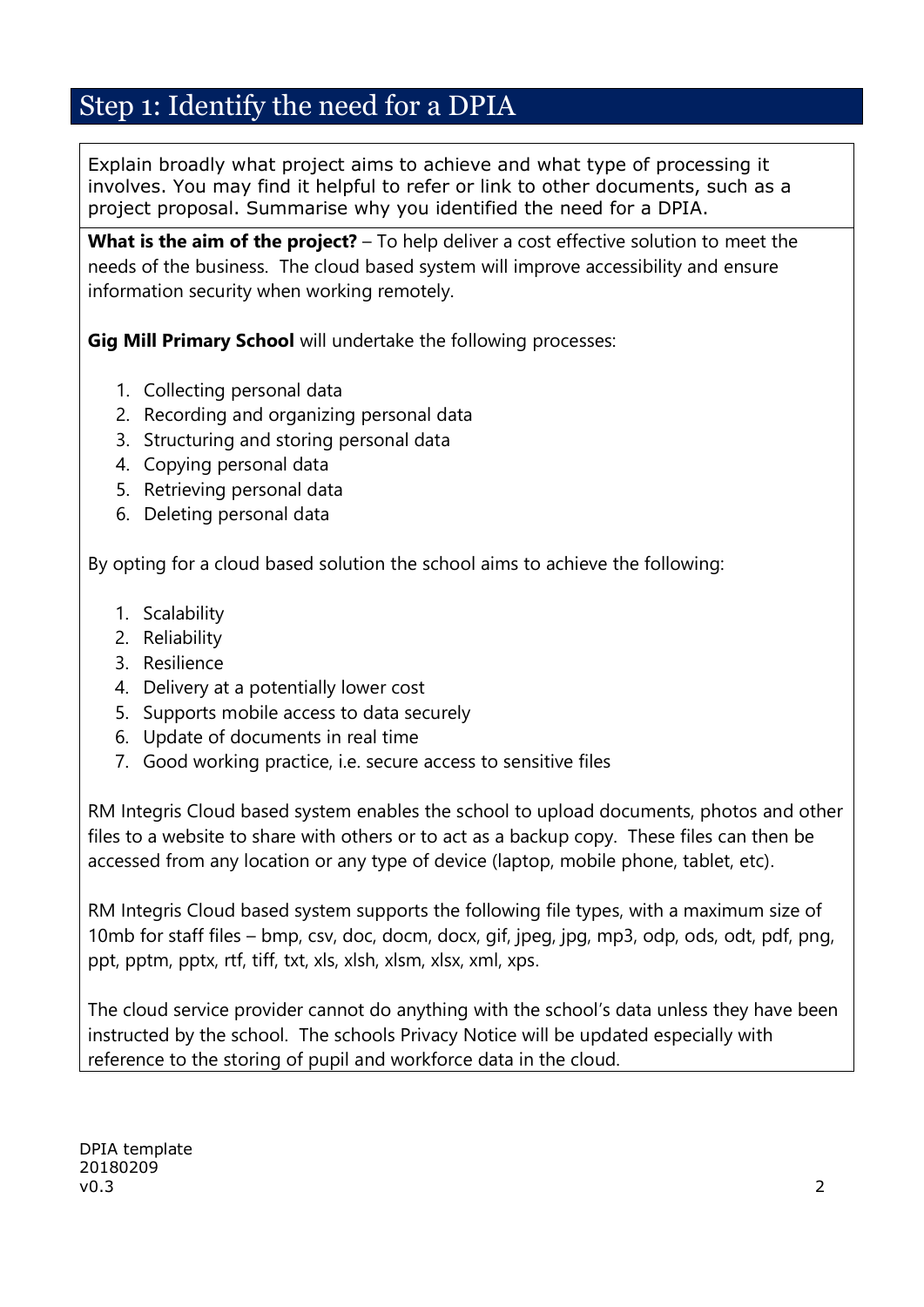#### Step 2: Describe the processing

**Describe the nature of the processing:** how will you collect, use, store and delete data? What is the source of the data? Will you be sharing data with anyone? You might find it useful to refer to a flow diagram or other way of describing data flows. What types of processing identified as likely high risk are involved?

The Privacy Notices (pupil and workforce) for the school provides the legitimate basis of why the school collects data.

**How will you collect, use, store and delete data?** – The information collected by the school is retained on the school's computer systems and in paper files. The information is retained according to the school's Data Retention Policy.

**What is the source of the data? –** Pupil information is collected via registration forms when pupils join the school, pupil update forms the school issue at the start of the year, Common Transfer File (CTF) or secure file transfer from previous schools. Pupil information also includes classroom work, assessments and reports. Workforce information is collected through application forms, CVs or resumes; information obtained from identity documents, forms completed at the start of employment, correspondence, interviews, meetings and assessments.

**Will you be sharing data with anyone? – Gig Mill Primary School routinely shares pupil** information with relevant staff within the school, schools that the pupil attends after leaving, the Local Authority, the Department for Education, Health Services, Learning Support Services, RM Integris and various third party Information Society Services applications.

**Gig Mill Primary School** routinely shares workforce information internally with people responsible for HR and recruitment (including payroll), senior staff, with the Local Authority, and the Department for Education.

**What types of processing identified as likely high risk are involved? – Transferring 'special** category' data from the school to the cloud. Storage of personal and 'special category data in the Cloud

DPIA template 20180209 v0.3  $\sim$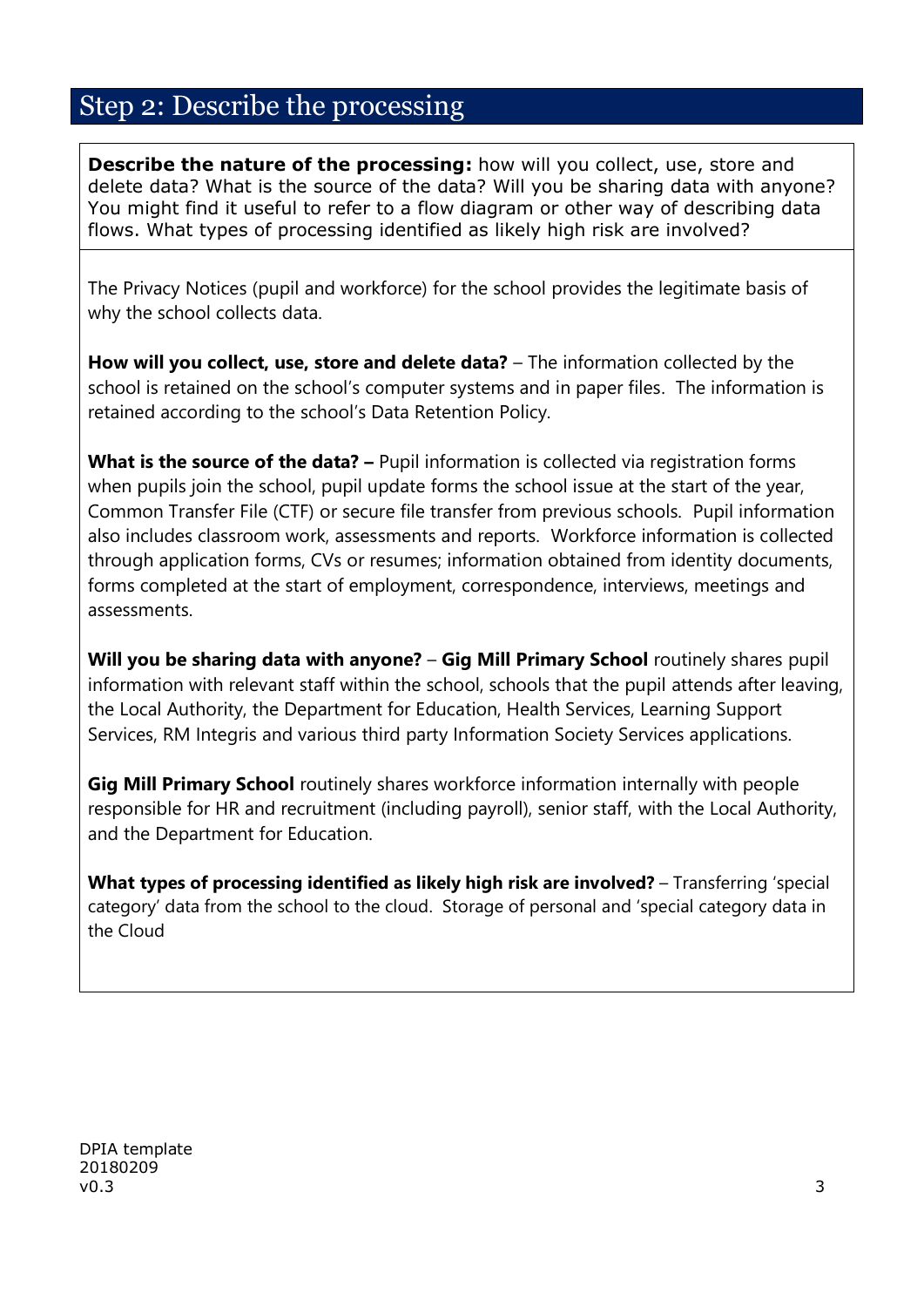**Describe the scope of the processing:** what is the nature of the data, and does it include special category or criminal offence data? How much data will you be collecting and using? How often? How long will you keep it? How many individuals are affected? What geographical area does it cover?

**What is the nature of the data?** – Pupil data relates to personal identifiers and contacts (such as name, unique pupil number, contact details and address). Characteristics (such as ethnicity, language, nationality, gender, religion, data of birth, country of birth, free school meal eligibility). Special education needs, safeguarding information, medical and administration (doctor's information, child health, dental health, allergies, medication and dietary requirements). Attendance information, assessment, attainment and behavioral information. The school also obtains data on parents/guardians/carers including their name, address, telephone number and e-mail address.

Workforce data relates to personal information (such as name, address and contact details, employee or teacher number, bank details, national insurance number, marital status, next of kin, dependents and emergency contacts). Special categories of data (such as gender, age, ethnic group). Contract information (such as start dates, terms and conditions of employment, hours worked, post, roles and salary information, pensions, nationality and entitlement to work in the UK). Work absence information, information about criminal records, details of any disciplinary or grievance procedures. Assessments of performance (such as appraisals, performance reviews, ratings, performance improvement plans and related correspondence). Information about medical or health conditions.

**Special Category data?** – Some of the personal data collected falls under the GDPR special category data. This includes race; ethic origin; religion; biometrics; and health. These may be contained in the Single Central Record, RM Integris, child safeguarding files, SEN reports, etc.

**How much data is collected and used and how often?** – Personal data is collected for all pupils. Additionally personal data is also held respecting the school's workforce, Board of Governors, Volunteers, and Contractors. Data relating to sports coaches and other educational specialist is contained within the Single Central Record to ensure health and safety and safeguarding within the school.

**How long will you keep the data for?** – Consider the data retention period as outlined in the IRMS Information Management Toolkit for Schools

DPIA template 20180209  $v$ 0.3 **4**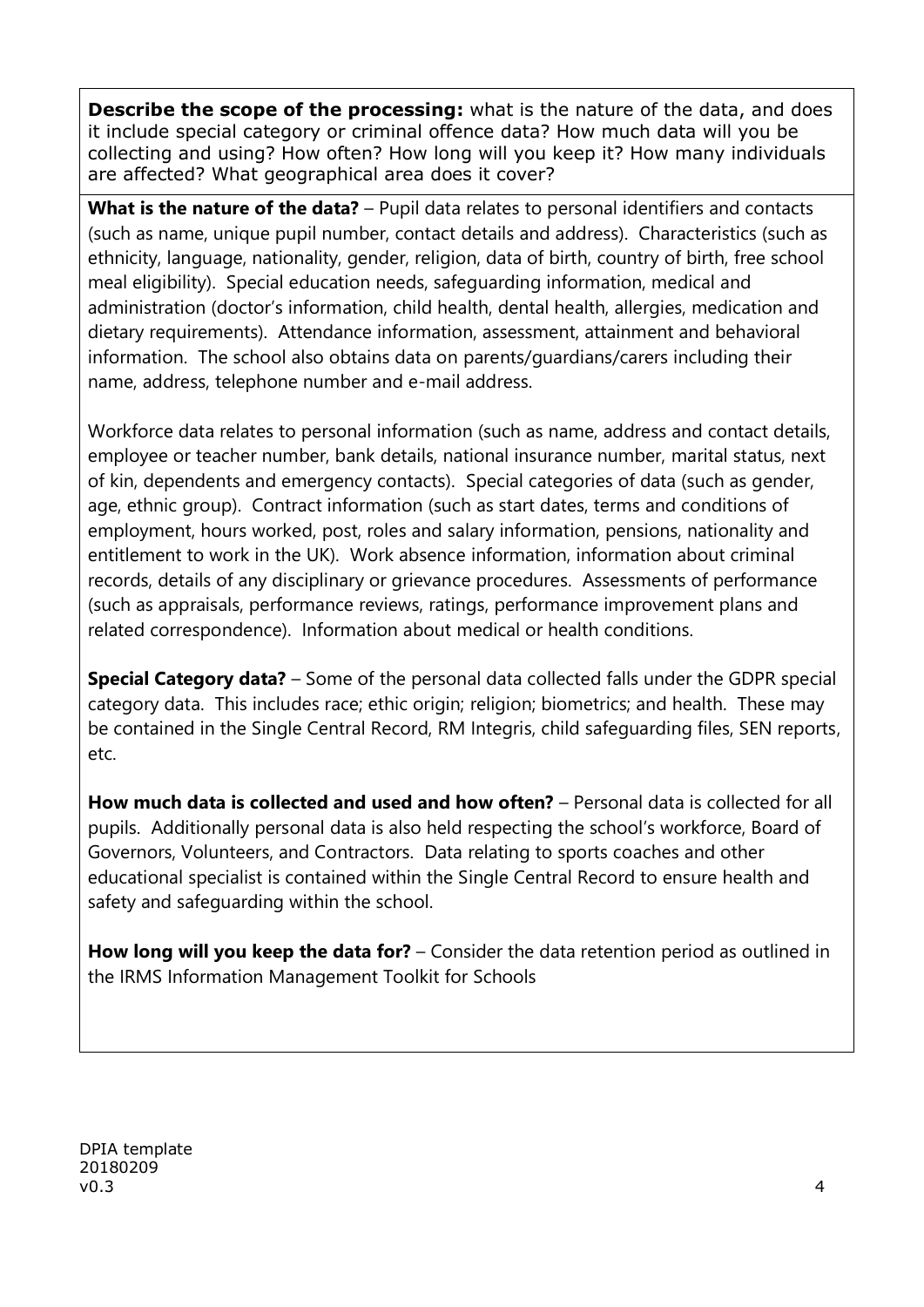**Scope of data obtained?** – How many individuals are affected (pupils, workforce, governors, and volunteers)? And what is the geographical area covered? Reception and Year 1 to Year 6 pupils **604,** workforce **110,** Board of Governors **6,** and Volunteers **9**, and any other, i.e. contractors, education specialists **variable.**

**Describe the context of the processing:** what is the nature of your relationship with the individuals? How much control will they have? Would they expect you to use their data in this way? Do they include children or other vulnerable groups? Are there prior concerns over this type of processing or security flaws? Is it novel in any way? What is the current state of technology in this area? Are there any current issues of public concern that you should factor in? Are you signed up to any approved code of conduct or certification scheme (once any have been approved)?

The school provides education to its students with staff delivering the National Curriculum

**What is the nature of your relationship with the individuals?** – **Gig Mill Primary School** collects and processes personal data relating to its pupils and employees to manage the parent/pupil and employment relationship.

Through the Privacy Notice (pupil/workforce) **Gig Mill Primary School** is committed to being transparent about how it collects and uses data and to meeting its data protection obligation.

**How much control will they have?** – Access to the files will be controlled by username and password. RM Integris is hosting the data and has the ability to access data on instruction of **Gig Mill Primary School** who is the data controller for the provision of supporting the service as stated in RM Integris [Terms and Conditions.](https://www.rm.com/about/terms) 

The school will be able to upload personal data from its PC for the data to be stored remotely by a service provider. Changes made through the browser when accessing RM Integris will update the data stored by the school.

**Do they include children or other vulnerable groups?** – Some of the data may include special category data such as child safeguarding records, RM Integris, SEN records, Single Central Record. The cloud service provider may provide access controls to the files. For example, files designated as private – only you can access the files; public – everyone can view the files without any restriction; and shared – only people you invite can view the files.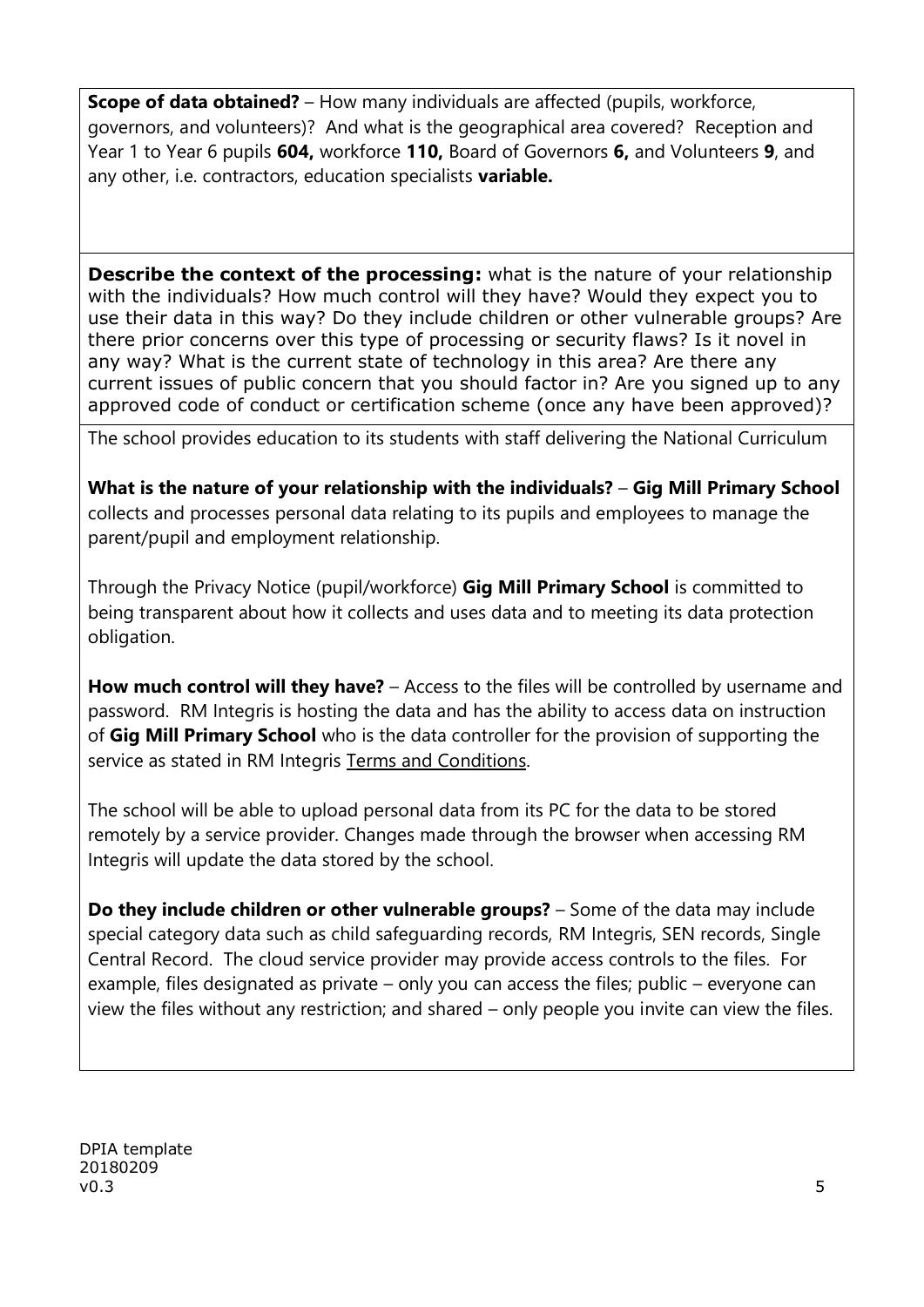Are there prior concerns over this type of processing or security flaws? - All data is encrypted in RM Integris. Data transfer is secured by HTTPS over TLS v1.2. RM Integris HTTPS security is regularly reviewed by the third party Qualys using their SSL Labs service to ensure the cloud based service maintains the minimum of a B rated service. RM Integris is currently rated as A+ (January 2019).

**Gig Mill Primary School** recognises that moving to a cloud based solution raises a number of General Data Protection Regulations issues as follows:

- **ISSUE:** The cloud based solution will be storing personal data including sensitive information **RISK:** There is a risk of uncontrolled distribution of information to third parties. **MITIGATING ACTION:** All users of RM Integris have their own accounts
- **ISSUE:** Transfer of data between the school and the cloud **RISK:** Risk of compromise and unlawful access when personal data is transferred. **MITIGATING ACTION:** All data is encrypted at rest and in transit
- **ISSUE:** Understanding the cloud based solution chosen where data processing/storage premises are shared? **RISK:** The potential of information leakage. **MITIGATING ACTION:** All data is encrypted at rest and in transit
- **ISSUE:** Cloud solution and the geographical location of where the data is stored **RISK:** Within the EU, the physical location of the cloud is a decisive factor to determine which privacy rules apply. However, in other areas other regulations may apply which may not be Data Protection Law compliant

**MITIGATING ACTION:** The servers hosting RM Integris are located within the EU. RM plc has adopted the EU approved model contract clause detailed within the RM Integris [Terms and Conditions](https://www.rm.com/about/terms) specifically designed to provide safeguards for data transfers from controllers in the EU to data processors established outside EEA.

**ISSUE:** Cloud Service Provider and privacy commitments respecting personal data, i.e. the rights of data subjects **RISK:** GDPR non-compliance **MITIGATING ACTION:** RM plc is an ICO registered company, fully compliant with GDPR data security handling and reporting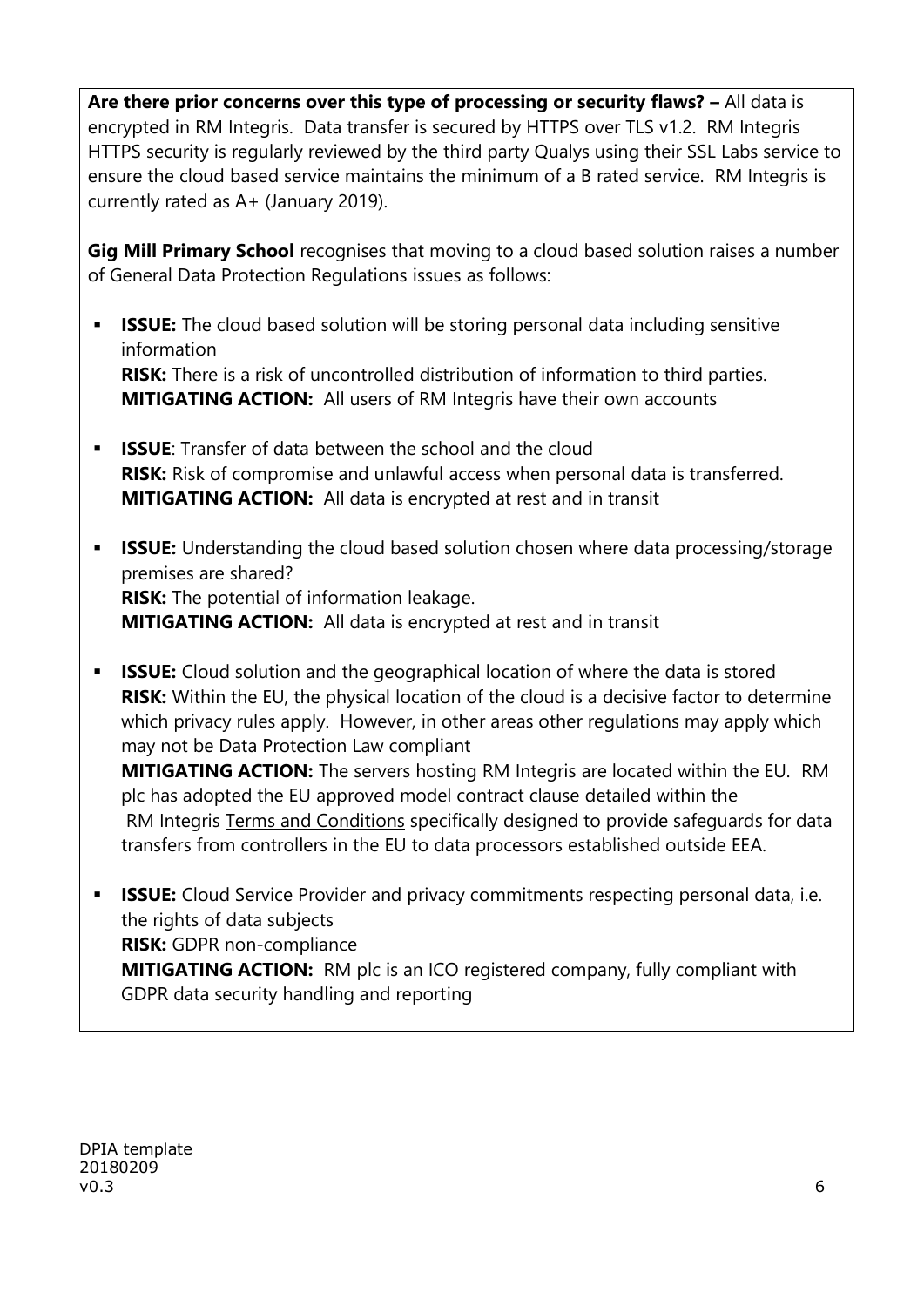- **ISSUE:** Implementing data retention effectively in the cloud **RISK:** GDPR non-compliance
- **MITIGATING ACTION:** RM plc is fully compliant with GDPR data security retention and storage. RM Integris has data deletion functionality
- **ISSUE:** Responding to a data breach **RISK:** GDPR non-compliance **MITIGATING ACTION:** RM plc is an ICO registered company, fully compliant with GDPR data security handling and reporting
- **ISSUE:** Subject Access Requests **RISK:** The school must be able to retrieve the data in a structured format to provide the information to the data subject **MITIGATING ACTION:** RM Integris has the functionality within the reports menu to handle and respond to Subject Access Requests
- **ISSUE: Data Ownership RISK:** GDPR non-compliance **MITIGATING ACTION:** The school remains the data controller. RM Integris is the data processor. Please see [Terms and Conditions.](https://www.rm.com/about/terms)
- **ISSUE:** Cloud Architecture **RISK:** The school needs to familiarise itself with the underlying technologies the cloud provider uses and the implications these technologies have on security safeguards and protection of the personal data stored in the cloud. **MITIGATING ACTION:** As a service, RM Integris is GDPR compliant. The data processor remains accountable for the data within the system
- **ISSUE:** Security of Privacy **RISK:** GDPR non-compliance **MITIGATING ACTION:** RM Integris cloud based service is ISO 27001 certified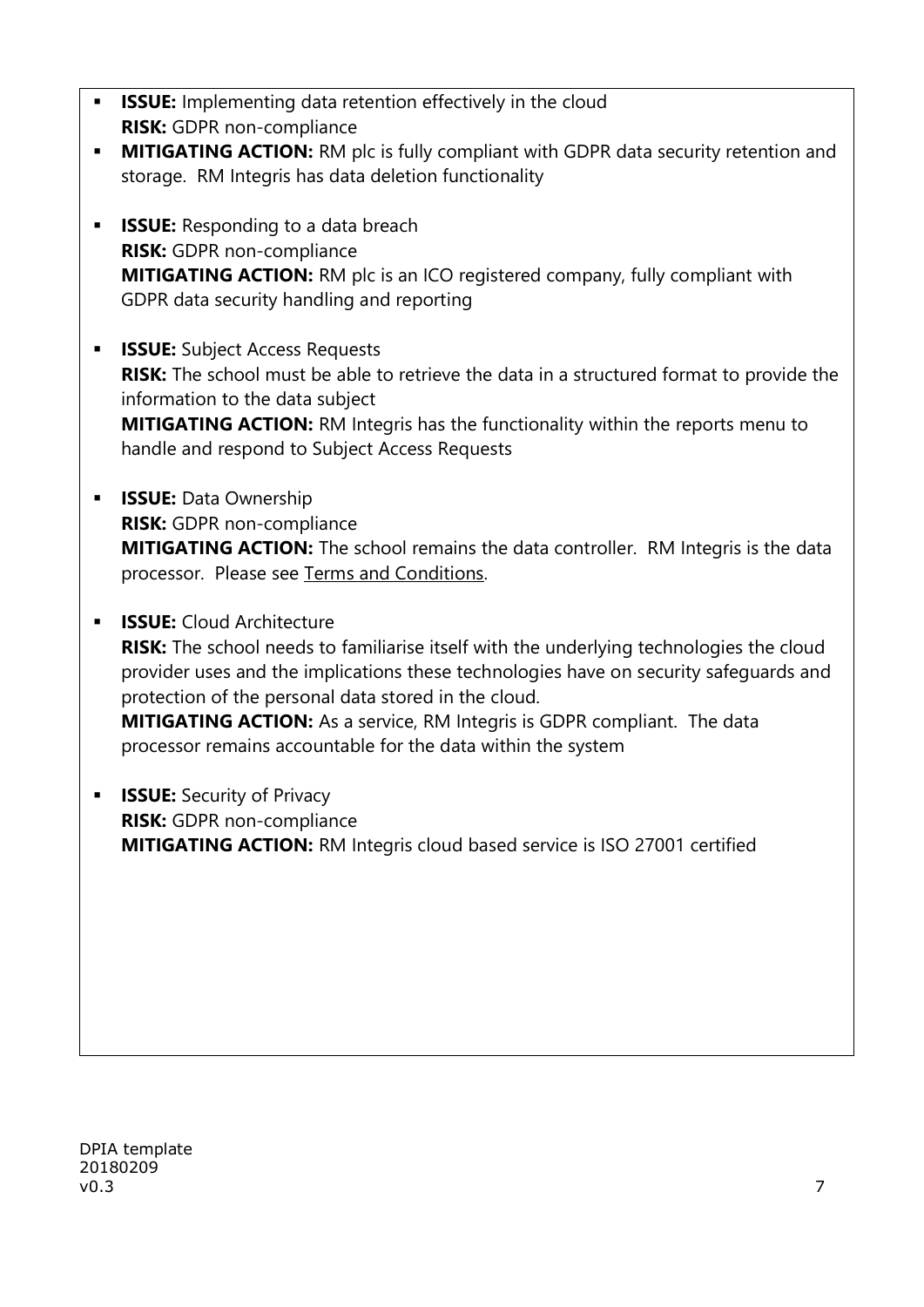**Describe the purposes of the processing:** what do you want to achieve? What is the intended effect on individuals? What are the benefits of the processing – for you, and more broadly?

The school moving to a cloud based solution will realise the following benefits:

- **Scalability**
- **Reliability**
- **Resilience**
- **Delivery at a potentially lower cost**
- Supports mobile access to data securely
- Update of documents in real time
- Good working practice, i.e. secure access to sensitive files

#### Step 3: Consultation process

**Consider how to consult with relevant stakeholders:** describe when and how you will seek individuals' views – or justify why it's not appropriate to do so. Who else do you need to involve within your organisation? Do you need to ask your processors to assist? Do you plan to consult information security experts, or any other experts?

The views of senior leadership team and the Board of Governors will be obtained. Once reviewed the views of stakeholders will be taken into account

The view of YourIG has also been engaged to ensure Data Protection Law compliance

DPIA template 20180209 v0.3  $\,$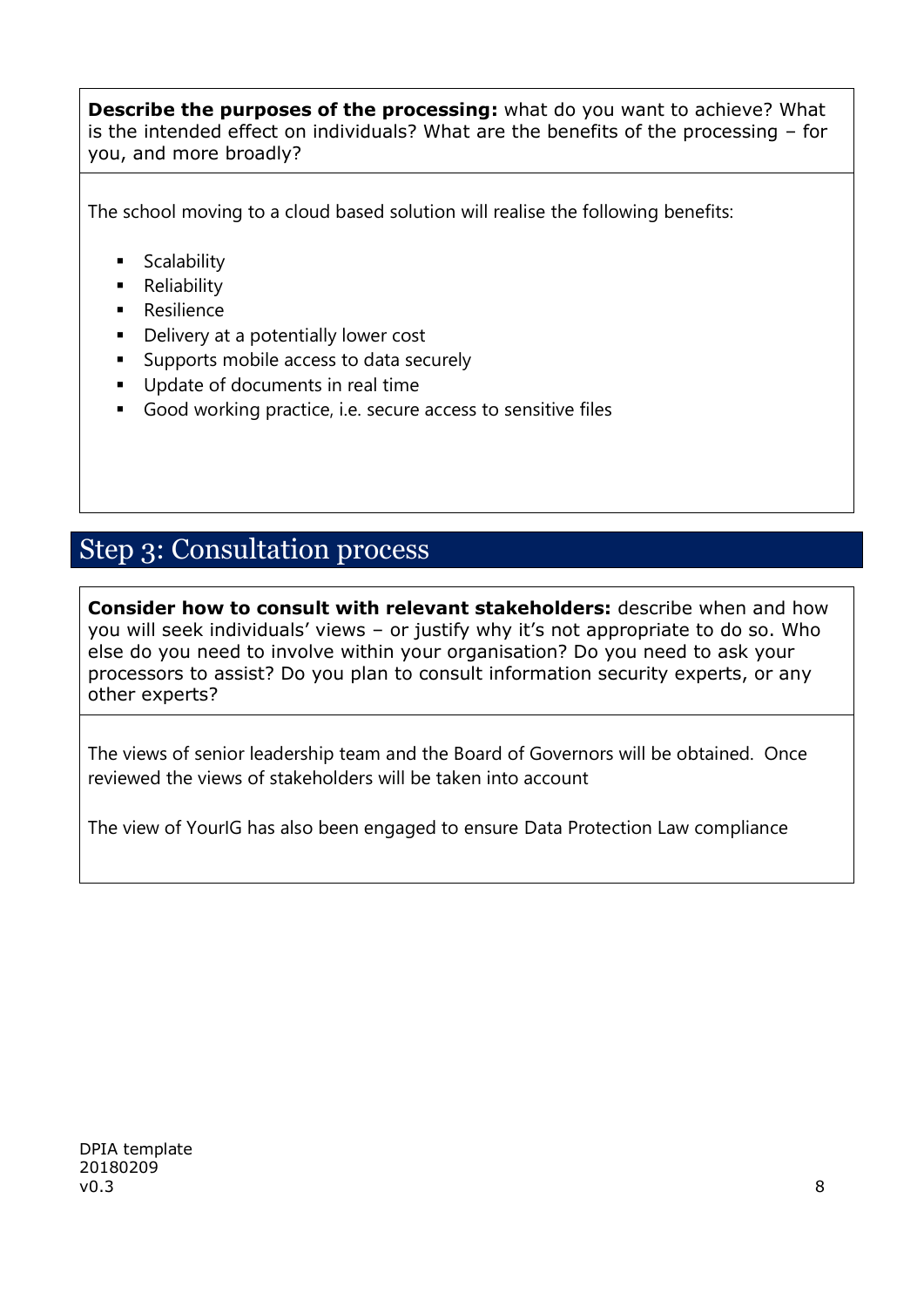#### Step 4: Assess necessity and proportionality

**Describe compliance and proportionality measures, in particular:** what is your lawful basis for processing? Does the processing actually achieve your purpose? Is there another way to achieve the same outcome? How will you prevent function creep? How will you ensure data quality and data minimisation? What information will you give individuals? How will you help to support their rights? What measures do you take to ensure processors comply? How do you safeguard any international transfers?

The lawful basis for processing personal data is contained in the school's Privacy Notice (Pupil and Workforce). The Legitimate basis includes the following:

- Childcare Act 2006 (Section 40 (2)(a)
- The Education Reform Act 1988
- **Further and Higher Education Act 1992,**
- **Education Act 1994; 1998; 2002; 2005; 2011**
- Health and Safety at Work Act
- Safeguarding Vulnerable Groups Act
- Working together to Safeguard Children Guidelines (DfE)

The school has a Subject Access Request procedure in place to ensure compliance with Data Protection Law

The cloud based solution will enable the school to uphold the rights of the data subject? The right to be informed; the right of access; the right of rectification; the right to erasure; the right to restrict processing; the right to data portability; the right to object; and the right not to be subject to automated decision-making?

The school will continue to be compliant with its Data Protection Policy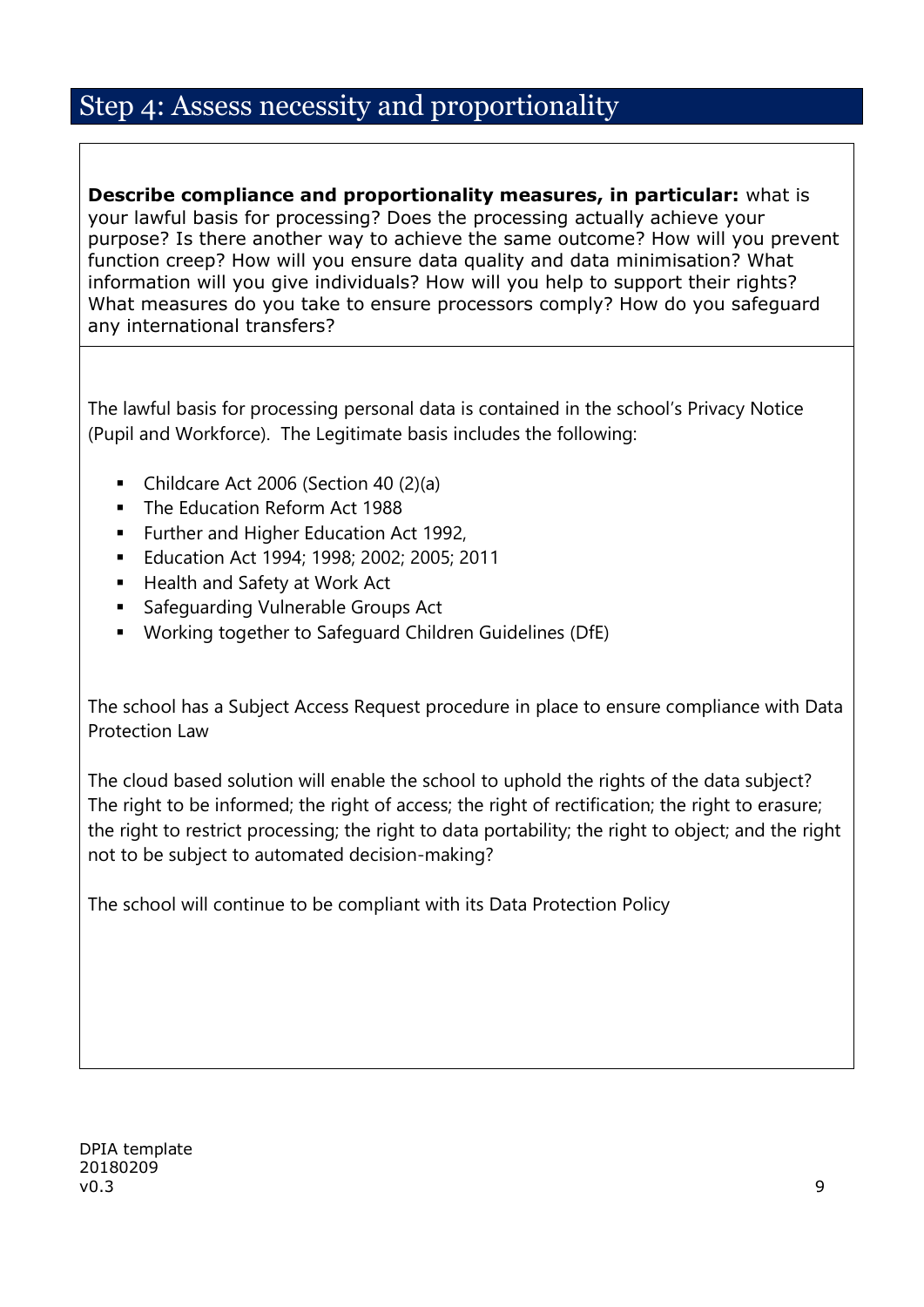## Step 5: Identify and assess risks

| Describe source of risk and nature of<br>potential impact on individuals. Include<br>associated compliance and corporate risks as<br>necessary. | <b>Likelihood</b><br>of harm       | <b>Severity</b><br>of harm           | <b>Overall</b><br>risk    |
|-------------------------------------------------------------------------------------------------------------------------------------------------|------------------------------------|--------------------------------------|---------------------------|
|                                                                                                                                                 | Remote,<br>possible or<br>probable | Minimal,<br>significant<br>or severe | Low,<br>medium<br>or high |
| Data transfer; data could be compromised                                                                                                        | Possible                           | Severe                               | Medium                    |
| Asset protection and resilience                                                                                                                 | Possible                           | Significant                          | Medium                    |
| Data Breaches                                                                                                                                   | Possible                           | Significant                          | Medium                    |
|                                                                                                                                                 | Remote                             | Significant                          | Medium                    |
| Subject Access Request                                                                                                                          | Probable                           | Significant                          | Medium                    |
| Data Retention                                                                                                                                  | Probable                           | Significant                          | Medium                    |
|                                                                                                                                                 |                                    |                                      |                           |
|                                                                                                                                                 |                                    |                                      |                           |
|                                                                                                                                                 |                                    |                                      |                           |
|                                                                                                                                                 |                                    |                                      |                           |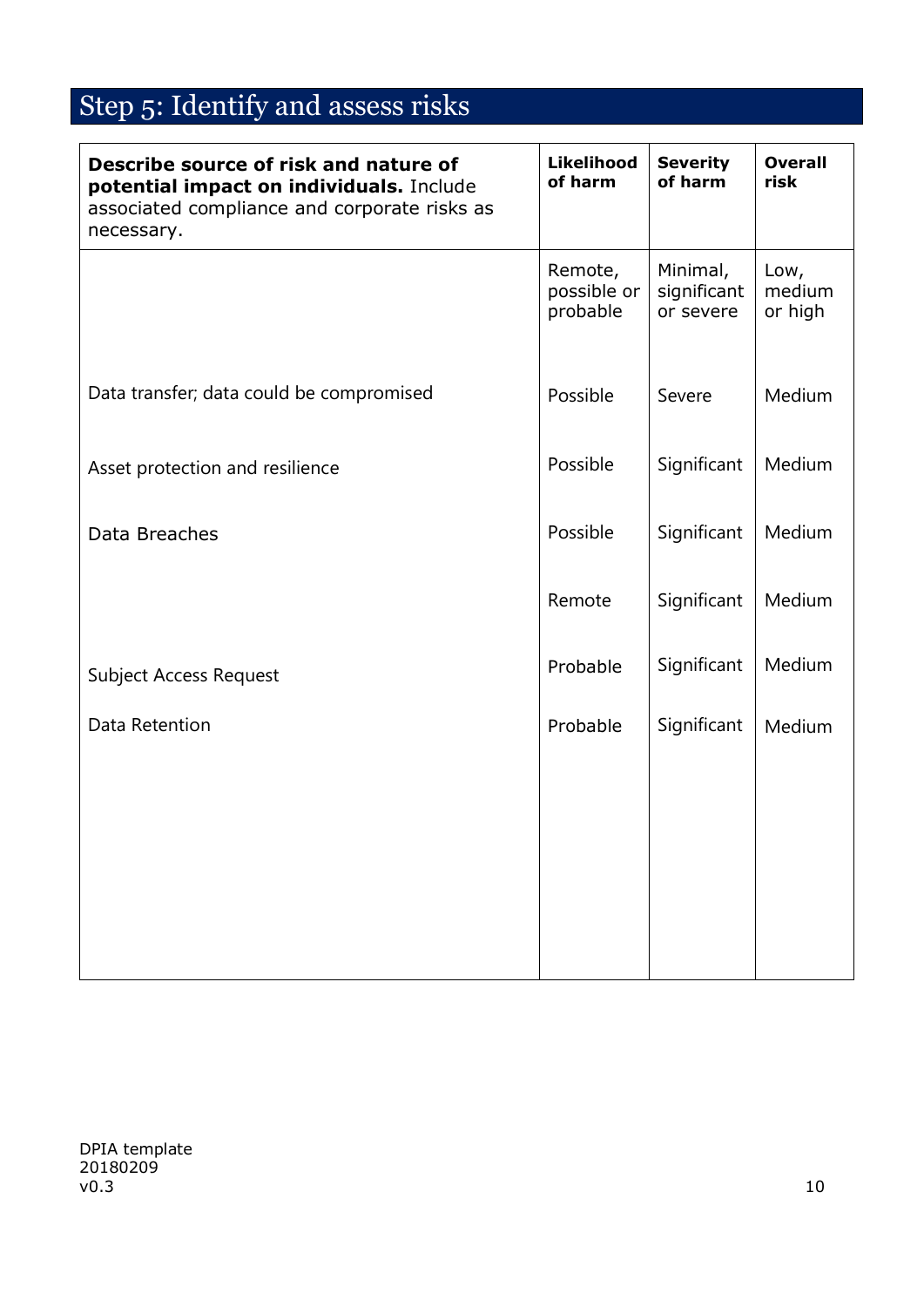### Step 6: Identify measures to reduce risk

| Identify additional measures you could take to reduce or eliminate risks<br>identified as medium or high risk in step 5 |                                                                |                                   |                         |                            |  |  |
|-------------------------------------------------------------------------------------------------------------------------|----------------------------------------------------------------|-----------------------------------|-------------------------|----------------------------|--|--|
| <b>Risk</b>                                                                                                             | <b>Options to reduce or</b><br>eliminate risk                  | <b>Effect on</b><br>risk          | <b>Residual</b><br>risk | <b>Measure</b><br>approved |  |  |
|                                                                                                                         |                                                                | Eliminated<br>reduced<br>accepted | Low<br>medium<br>high   | Yes/no                     |  |  |
| Data Transfer                                                                                                           | Secure network, end to end<br>encryption                       | Reduced                           | Medium                  | Yes                        |  |  |
| Asset<br>protection &<br>resilience                                                                                     | Data Centre in EU, Certified,<br>Penetration Testing and Audit | Reduced                           | Medium                  | Yes                        |  |  |
| Data Breaches                                                                                                           | Documented in contract and<br>owned by school                  | Reduced                           | Low                     | Yes                        |  |  |
| Subject<br>Access<br>Request                                                                                            | Technical capability to satisfy data<br>subject access request | Reduced                           | Low                     | Yes                        |  |  |
| Data<br>Retention                                                                                                       | Implementing school data<br>retention periods in the cloud     | Reduced                           | Low                     | Yes                        |  |  |
|                                                                                                                         |                                                                |                                   |                         |                            |  |  |
|                                                                                                                         |                                                                |                                   |                         |                            |  |  |
|                                                                                                                         |                                                                |                                   |                         |                            |  |  |